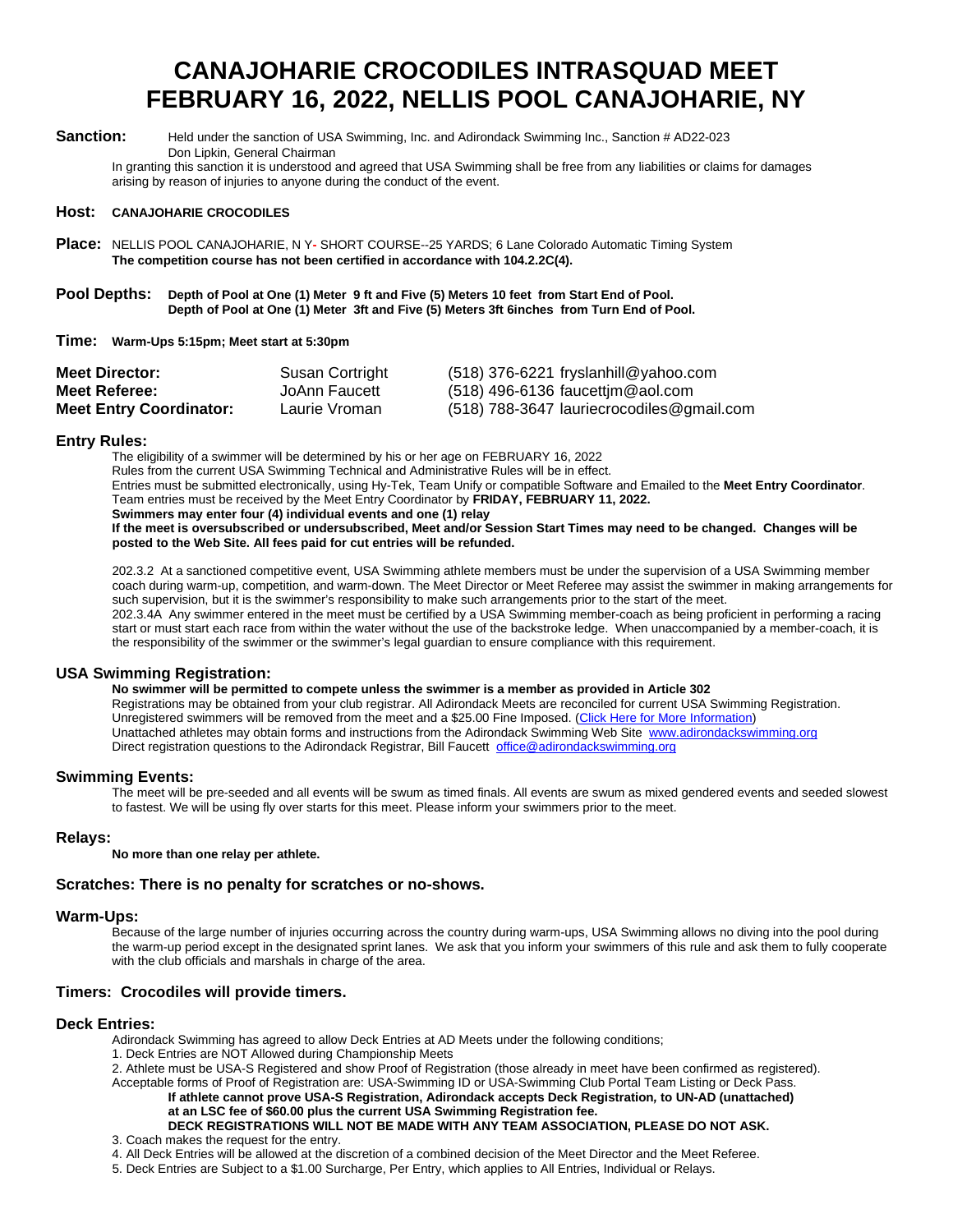#### **Meet Policy:**

Use of Audio or Visual Recording Devices, Including a Cell Phone, is not permitted behind the starting blocks, including any spectator area behind the starting blocks, in changing areas, rest rooms or locker rooms.

Changing into or out of swimsuits other than locker rooms or other designated areas is prohibited.

Operation of a drone, or any other flying apparatus, is prohibited over the venue (pools, athlete/coach areas, spectator areas and open ceiling locker rooms) any time athletes, coaches, officials and/or spectators are present.

No one will be allowed on the deck except USA-S Registered Officials and USA-S Registered Coaches with Current Certifications, USA-S Registered Swimmers and Meet Marshalls and Timers on Shift.

All Officials and Coaches are Required to display USA Swimming Credentials (USA Swimming Membership Card) while on deck. If, at an AD Sanctioned Meet, an individual is found on deck, acting in any coaching capacity and is determined to be out of compliance with USA Swimming requirements for coaches, that individual will be removed from the deck and the represented club will be fined \$250. Any swimmer found in an unauthorized area will be asked to immediately leave the premises. No exceptions. Each team is responsible for supervising its members.

All applicable adults participating in or associated with this meet acknowledge that they are subject to the provisions of the USA Swimming Minor Athlete Abuse Prevention Policy ("MAAPP"), and that they understand that compliance with the MAAPP policy is a condition of participation in the conduct of this competition.

An inherent risk of exposure to COVID-19 exists in any public place where people are present. COVID-19 is an extremely contagious disease that can lead to severe illness and death. According to the Centers for Disease Control and Prevention, senior citizens and individuals with underlying medical conditions are especially vulnerable.

USA Swimming, Inc., cannot prevent you (or your child(ren)) from becoming exposed to, contracting, or spreading COVID-19 while participating in USA Swimming sanctioned events. It is not possible to prevent against the presence of the disease. Therefore, if you choose to participate in a USA Swimming sanctioned event, you may be exposing yourself to and/or increasing your risk of contracting or spreading COVID-19.

BY ATTENDING OR PARTICIPATING IN THIS COMPETITION, YOU VOLUNTARILY ASSUME ALL RISKS ASSOCIATED WITH EXPOSURE TO COVID-19 AND FOREVER RELEASE AND HOLD HARMLESS USA SWIMMING AND ADIRONDACK SWIMMING AND EACH OF THEIR OFFICERS, DIRECTORS, AGENTS, EMPLOYEES OR OTHER REPRESENTATIVES FROM ANY LIABILITY OR CLAIMS INCLUDING FOR PERSONAL INJURIES, DEATH, DISEASE OR PROPERTY LOSSES, OR ANY OTHER LOSS, INCLUDING BUT NOT LIMITED TO CLAIMS OF NEGLIGENCE AND GIVE UP ANY CLAIMS YOU MAY HAVE TO SEEK DAMAGES, WHETHER KNOWN OR UNKNOWN, FORESEEN OR UNFORESEEN, IN CONNECTION THEREWITH.

#### **This statement (Covid-19) shall also be included in heat sheets.**

#### **Services and Special Procedures:** No concession sales or services.

As per the NYS Health Department's Guidance as to COVID-19, facemasks MUST be worn indoors, including on deck.

#### **Disabled Athletes:**

Adirondack Swimming welcomes athletes with disabilities. Athletes with disabilities are required to contact the Meet Director at least 2 weeks in advance of the meet so that provisions can be made for any special accommodations.

#### **Entry Fees:**

An entry summary sheet is included to compute your team entry fees. The entry fees are \$4.00 per individual event, which includes the \$.50 AD travel fund surcharge, relays will be free but there will be a \$2.00 per swimmer surcharge. **ALL MANUAL ENTRIES, INCLUDING DECK ENTRIES (NON-ELECTRONIC) ARE SUBJECT TO**

### **A SURCHARGE OF \$1.00 PER ENTRY, WHICH APPLIES TO INDIVIDUAL OR RELAY ENTRIES.**

Make your entry check payable **to CANAJOHARIE CROCODILES** and mail your check and entry summary sheet to the **Meet Entry**  Entries will be entered to the meet upon receipt of your check.

#### **Photographers:**

Only Professional Photographers or Videographers hired by the host team or Press Photographers, who have been approved in advance by the meet director, will be allowed on deck. A Photographer Registration form must be completed and submitted to the meet director for approval, prior to the meet. Forms are available on the Adirondack Swimming website as well as from the Meet Director. Click here for a direct link to the registration form.

Swimmer's families, taking photos of their children from the spectator area, are not subject to this policy.

*Parents and Professionals, please refer to the "Meet Policy" above for general restrictions pertaining to all photography at Sanctioned meets*.

#### **Awards:**

Awards will be given by age groups, placements of 1 through 6; All other swimmers will be given participation ribbons.

#### **Scoring:**

Meet will not be scored

#### **Officials:**

There will be an official's meeting conducted promptly 30 minutes before each session. Attendance is MANDATORY to work the meet. Please sign up in official's room before the start of officials meeting.

#### **If you have any questions please contact the Meet Director or Meet Referee**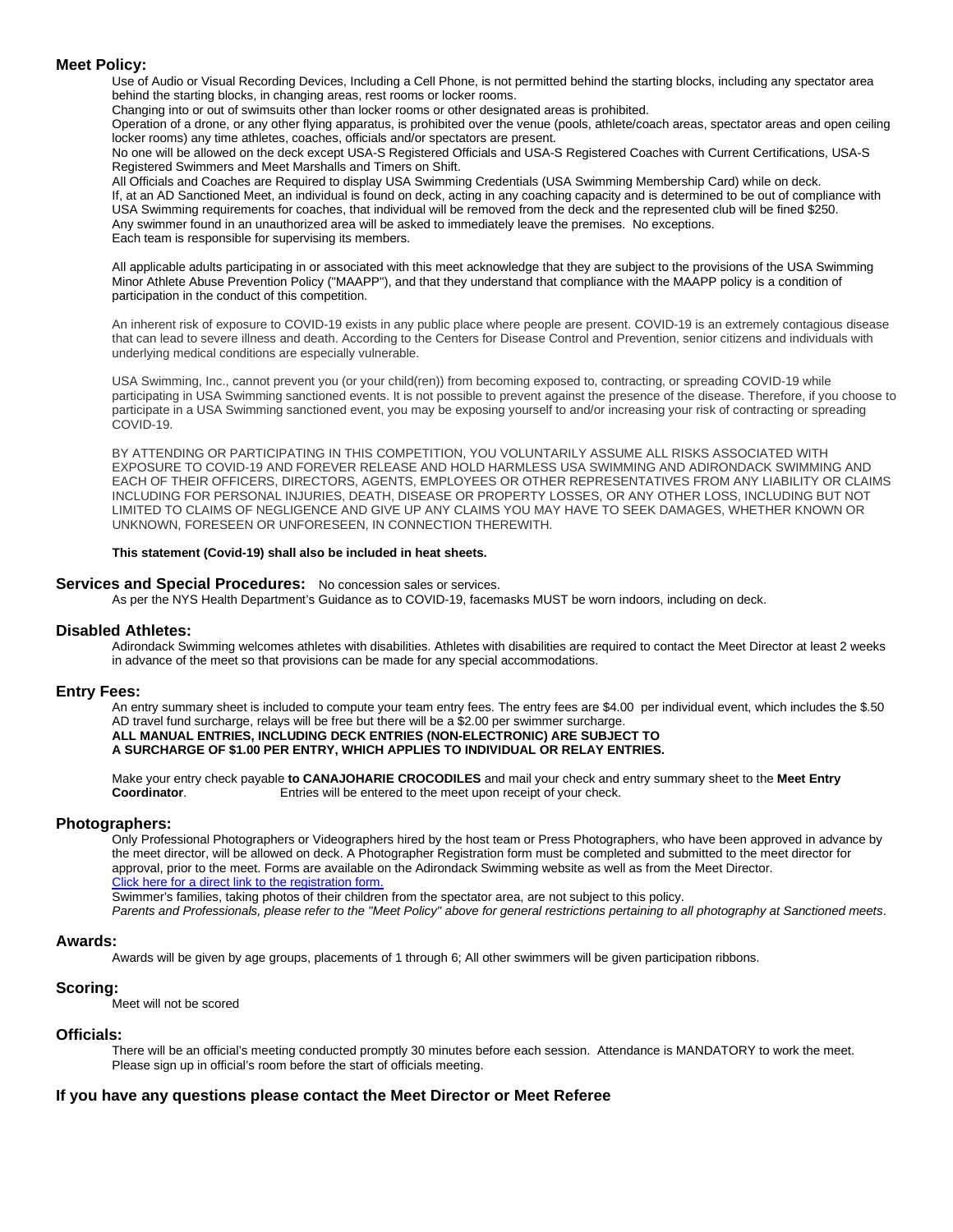## **CANAJOHARIE CROCODILES INTRASQUAD MEET FEBRUARY 16, 2022 NELLIS POOL CANAJOHARIE, NY**

| <b>EVENTS</b>  | GENDER | <b>AGE GROUP</b> | <b>EVENT</b>       |
|----------------|--------|------------------|--------------------|
|                |        |                  | <b>DESCRIPTION</b> |
|                |        |                  |                    |
| 1              | Mixed  | 12 & Under       | 50 Freestyle       |
| $\overline{2}$ | Mixed  | 13 & Over        | 50 Freestyle       |
| 3              | Mixed  | 8 & Under        | <b>25 Fly</b>      |
| 4              | Mixed  | 12 & Under       | <b>50 Fly</b>      |
| 5              | Mixed  | Open             | <b>100 Fly</b>     |
| $\overline{6}$ | Mixed  | Open             | <b>200 Fly</b>     |
| $\overline{7}$ | Mixed  | 8 & Under        | 25 Back            |
| 8              | Mixed  | 12 & Under       | 50 Back            |
| 9              | Mixed  | Open             | 100 Back           |
| 10             | Mixed  | Open             | 200 Back           |
| 11             | Mixed  | 8 & Under        | 25 Breast          |
| 12             | Mixed  | 12 & Under       | 50 Breast          |
| 13             | Mixed  | Open             | 100 Breast         |
| 14             | Mixed  | Open             | 200 Breast         |
| 15             | Mixed  | 8 & Under        | 25 Freestyle       |
| 16             | Mixed  | 12 & Under       | 100 Freestyle      |
| 17             | Mixed  | 13 & Over        | 100 Freestyle      |
| 18             | Mixed  | Open             | 200 Freestyle      |
| 19             | Mixed  | 12 & Under       | 100 IM             |
| 20             | Mixed  | Open             | 200 IM             |
| 21             | Mixed  | Open             | 200 Medley Relay   |
| 22             | Mixed  | Open             | 400 IM             |
|                |        |                  |                    |

### **SESSION 1, Day 1 WARM-UPS 5:15PM … … SESSION BEGINS 5:30PM**

**Each Swimmer May Swim A Maximum of 4 Events Per Day Plus 1 Relay** \$4.00 Per Individual Event Per Athlete for ALL Athletes **\$2.00 Per Athlete Surcharge \$0.00 Per Each Relay For Manual Entries, Add \$1.00 Per Entry (individual or relay)**